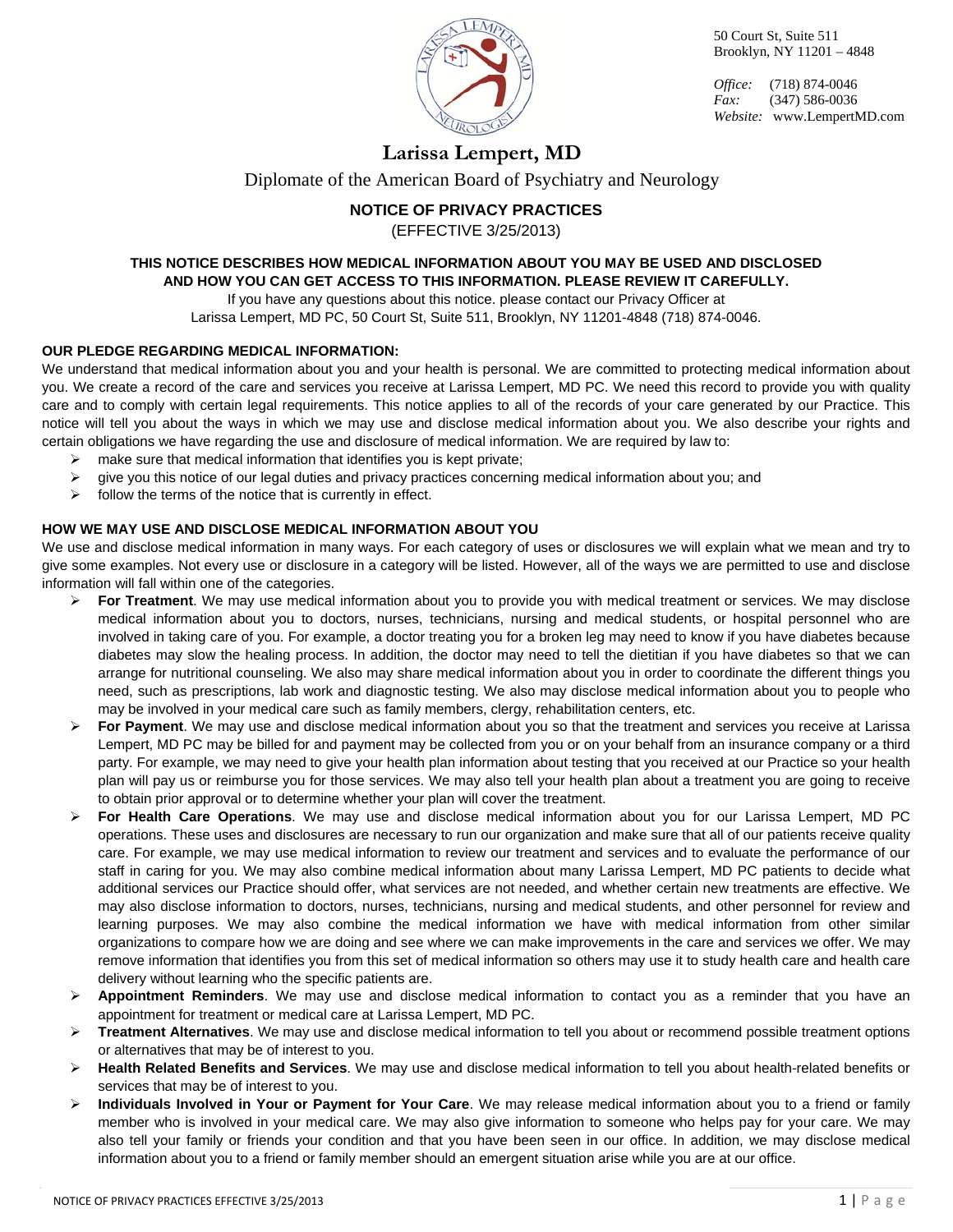

*Office:* (718) 874-0046 *Fax:* (347) 586-0036 *Website:* www.LempertMD.com

**Larissa Lempert, MD** 

Diplomate of the American Board of Psychiatry and Neurology

Privacy Practices (Continued)

- **Research**. Under certain circumstances, we may use and disclose medical information about you for research purposes. For example, a research project may involve comparing the health and recovery of all patients who received one medication to those who received another, for the same condition. All research projects, however, are subject to a special approval process. This process evaluates a proposed research project and its use of medical information, trying to balance the research needs with patients' need for privacy of their medical information. Before we use or disclose medical information for research, the project will have been approved through this research approval process, but we may, however, disclose medical information about you to people preparing to conduct a research project, for example, to help them look for patients with specific medical needs, so long as the medical information they review does not leave our organization. We will always ask for your specific permission if the researcher will have access to your name, address or other information that reveals who you are, or will be involved in your care.
- **EXAS Required Bv Law**. We will disclose medical information about you when required to do so by federal, state or local law.
- **To Avert a Serious Threat to Health or Safety**. We may use and disclose medical information about you when necessary to prevent a serious threat to your health and safety or the health and safety of the public or another person. Any disclosure, however, would only be to someone able to help prevent the threat.
- **For All Other Uses and Disclosures**. All other uses and disclosures of information not contained in this Notice of Privacy Practices will not be disclosed without your authorization.

### **SPECIAL SITUATIONS**

- **▶ Organ and Tissue Donation**. If you are an organ donor, we may release medical information to organizations that handle organ procurement or organ, eye or tissue transplantation or to an organ donation bank, as necessary to facilitate organ or tissue donation and transplantation.
- **Military and Veterans.** If you are a member of the armed forces, we may release medical information about you as required by military command authorities. We may also release medical information about foreign military personnel to the appropriate foreign military authority.
- **Workers' Compensation**. We may release medical information about you for workers' compensation or similar programs. These programs provide benefits for work-related injuries or illness.
- **Public Health Risks**. We may disclose medical information about you for public health activities. These activities generally include the following:
	- to prevent or control disease, injury or disability;
	- to report births and deaths:
	- to report child abuse or neglect;
	- to report reactions to medications or problems with products;
	- to notify people of recalls of products they may be using;
	- to notify a person who may have been exposed to a disease or may be at risk for contracting or spreading a disease or condition;
	- to notify the appropriate government authority if we believe a patient has been the victim of abuse, neglect or domestic violence. We will only make this disclosure if you agree or when required or authorized by law.
- **Health Oversight Activities**. We may disclose medical information to a health oversight agency for activities authorized by law. These oversight activities include, for example, audits, investigations, inspections, and licensure. These activities are necessary for the government to monitor the health care system, government programs, and compliance with civil rights laws.
- **Lawsuits and Disputes**. If you are involved in a lawsuit or a dispute, we may disclose medical information about you in response to a court or administrative order. We may also disclose medical information about you in response to a subpoena, discovery request, or other lawful process by someone else involved in the dispute, but only if efforts have been made to tell you about the request or to obtain an order protecting the information requested.
- **Law Enforcement**. We may release medical information if asked to do so by a law enforcement official:
	- In response to a court order, subpoena, warrant, summons or similar process;
	- To identify or locate a suspect, fugitive, material witness, or missing person;
	- About the victim of a crime if, under certain limited circumstances, we are unable to obtain the person's agreement;
	- About a death we believe may be the result of criminal conduct;
	- About criminal conduct at the hospital; and
	- In emergency circumstances to report a crime; the location of the crime or victims; or the identity, description or location of the person who committed the crime.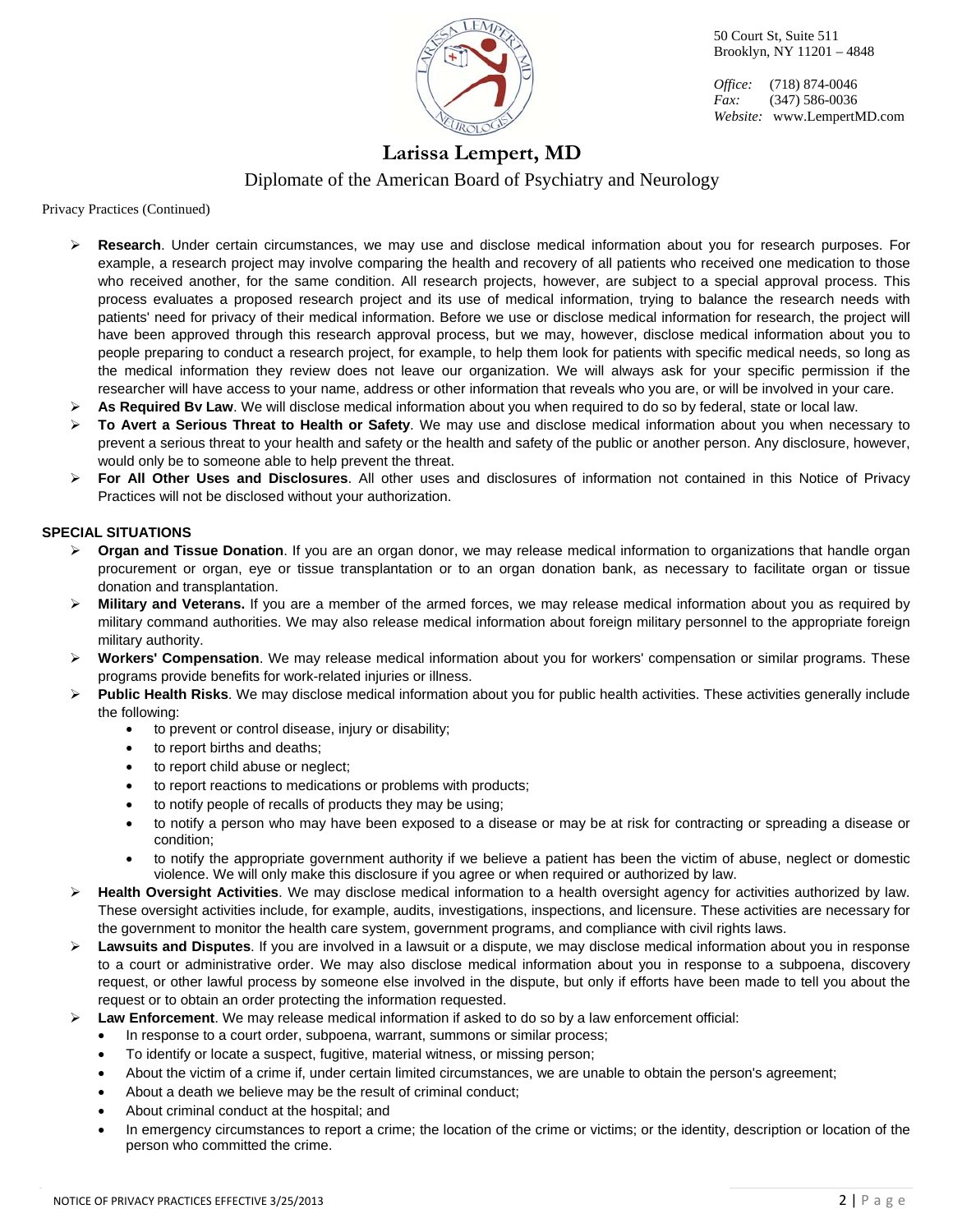

*Office:* (718) 874-0046 *Fax:* (347) 586-0036 *Website:* www.LempertMD.com

# **Larissa Lempert, MD**

Diplomate of the American Board of Psychiatry and Neurology

Privacy Practices (Continued)

- **Coroners, Medical Examiners and Funeral Directors**. We may release medical information to a coroner or medical examiner. This may be necessary, for example, to identify a deceased person or determine the cause of death. We may also release medical information about patients to funeral directors as necessary to carry out their duties.
- **National Security and Intelligence Activities**. We may release medical information about you to authorized federal officials for intelligence, counterintelligence, and other national security activities authorized by law.
- **Protective Services for the President and Others**. We may disclose medical information about you to authorized federal officials so they may provide protection to the President, other authorized persons or foreign heads of state or conduct special investigations.
- **Inmates**. If you are an inmate of a correctional institution or under the custody of a law enforcement official we may release medical information about you to the correctional institution or law enforcement official. This release would be necessary: (1) for the institution to provide you with health care; (2) to protect your health and safety or the health and safety of others; or (3) for the safety and security of the correctional institution.

### **YOUR RIGHTS REGARDING MEDICAL INFORMATION ABOUT YOU**

You have the following rights regarding medical information we maintain about you:

- **Right to Inspect and Copy**. You have the right to inspect and copy medical information that may be used to make decisions about your care. Usually, this includes medical and billing records, but does not include psychotherapy notes. To inspect and copy medical information that may be used to make decisions about you, you must submit your request in writing to Privacy Officer. If you request a copy of the Information, we may charge a fee for the costs of copying, mailing or other supplies associated with your request. We may deny your request to inspect and copy in certain very limited circumstances. If you are denied access to medical information, you may request, in writing, that the denial be reviewed. Another licensed health care professional chosen by Larissa Lempert, MD PC will review your request and the denial. The person conducting the review will not be the person who previously denied your request. We will comply with the outcome of the review.
- **Right to an Electronic Copy of Electronic Medical Records**. You have the right to request to be given to you or have transmitted to another individual or entity, an electronic copy of your medical records, if they are maintained in an electronic format. We will make every effort to provide the electronic copy in the format you request however if it is not readily producible by us we will provide it in either our standard format or in hard copy form (fees may apply).
- **Right to Amend**. If you feel that medical information we have about you is incorrect or incomplete, you may ask us to include additional information in your medical record. You have the right to request an amendment for as long as all of the information, both old and new, is kept by or for Larissa Lempert, MD PC. To request an amendment, your request must be made in writing and submitted to our Privacy Officer. In addition, you must provide a reason that supports your request. We may deny your request for an amendment if it is not in writing or does not include a reason to support the request. In addition, we may deny your request if you ask us to amend information that:
	- Was not created by us, unless the person or entity that created the information is no longer available to make the amendment;
	- Is not part of the medical information kept by or for our Practice;
	- Is not part of the information which you would be permitted to inspect and copy; or
	- Is accurate and complete.
- **Right to an Accounting of Disclosures**. You have the right to request an "accounting of disclosures." This is a list of the disclosures we made of medical information about you, excluding disclosures for the purpose of treatment, payment and healthcare operations. To request this list or accounting of disclosures, you must submit your request in writing to the Administrator. Your request must state a time period, which may not be longer than six years and may not include dates before April 14, 2003. Your request should indicate in what form you want the list (for example, on paper, electronically). The first list you request within a 12-month period will be free. For additional lists, we may charge you for the costs of providing the list. We will notify you of the cost involved and you may choose to withdraw or modify your request at that time before any costs are incurred.
- **Right to Request Restrictions**. You have the right to request a restriction or limitation on the medical information we use or disclose about you for treatment, payment or health care operations. You also have the right to request a limit on the medical information we disclose about you to someone who is involved in your care or the payment for your care, like a family member or friend. **We are not required to agree to your request**. If we do agree, we will comply with your request unless the information is needed to provide you emergency treatment. To request restrictions, you must make your request in writing to our Privacy Officer. In your request, you must tell us (1) what information you want to limit; (2) whether you want to limit our use, disclosure or both; and (3) to whom you want the limits to apply, for example, disclosures to your spouse.